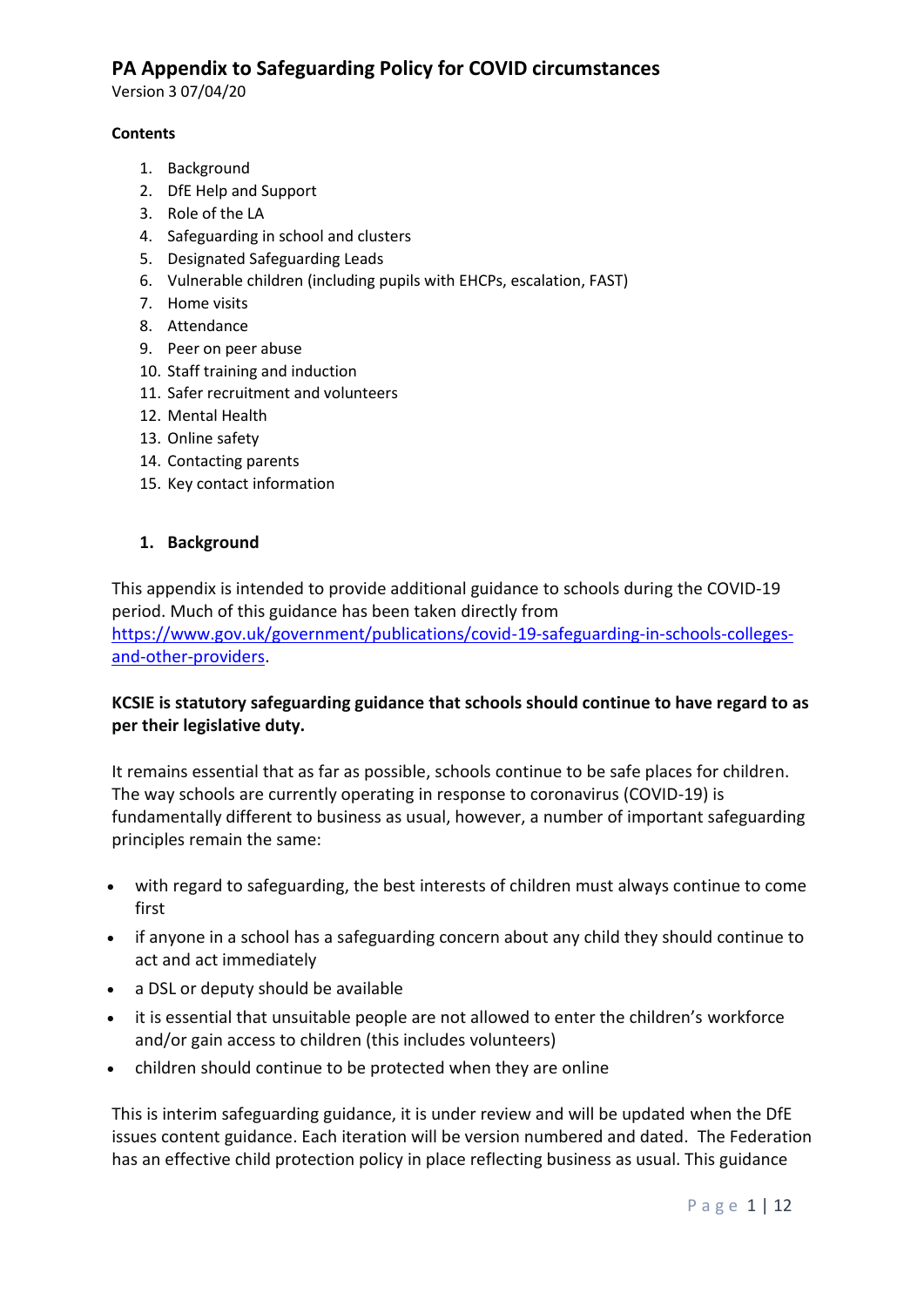Version 3 07/04/20

more accurately reflects the new arrangements in response to COVID-19 but the safeguarding policy remains in place.

It is important that all staff and volunteers are aware of the policy appendix and are kept up to date as it is revised. Schools will produce their own in house guidance for staff which is specific to each site. This will include information such as:

- Named senior leader on site
- Named onsite DSL (or DSL arrangements)
- Who to contact if concerned about a pupil or member of staff
- Routines for contacting the school if staff members are unwell
- Arrangements for partnering or staying in contact with staff (details for Ed Mutual support)

#### 2. **Help and support**

Advice for the [education](https://www.gov.uk/government/collections/coronavirus-covid-19-guidance-for-schools-and-other-educational-settings) sector is being updated daily. The Department for Education COVID-19 helpline, is available to answer questions.

**DfE coronavirus helpline**

Ema[ilDfE.coronavirushelpline@education.gov.uk](mailto:DfE.coronavirushelpline@education.gov.uk) Telephone 0800 046 8687

**3. Role of the local authority** The local authority has provided some guidance on the support for vulnerable pupils, this and other guidance from the LA has been included in this guidance.

For any concerns about safeguarding please contact:

James Sykes: [james.sykes@learningtrust.co.uk](mailto:james.sykes@learningtrust.co.uk)

0208 820 7285 07717 581720

Billy Baker: [billy.baker@learningtrust.co.uk](mailto:billy.baker@learningtrust.co.uk)

020 8820 7406

Kate Cracknell: [katherine.cracknell@learningtrust.co.uk](mailto:katherine.cracknell@learningtrust.co.uk)

020 8820 7773 07747631098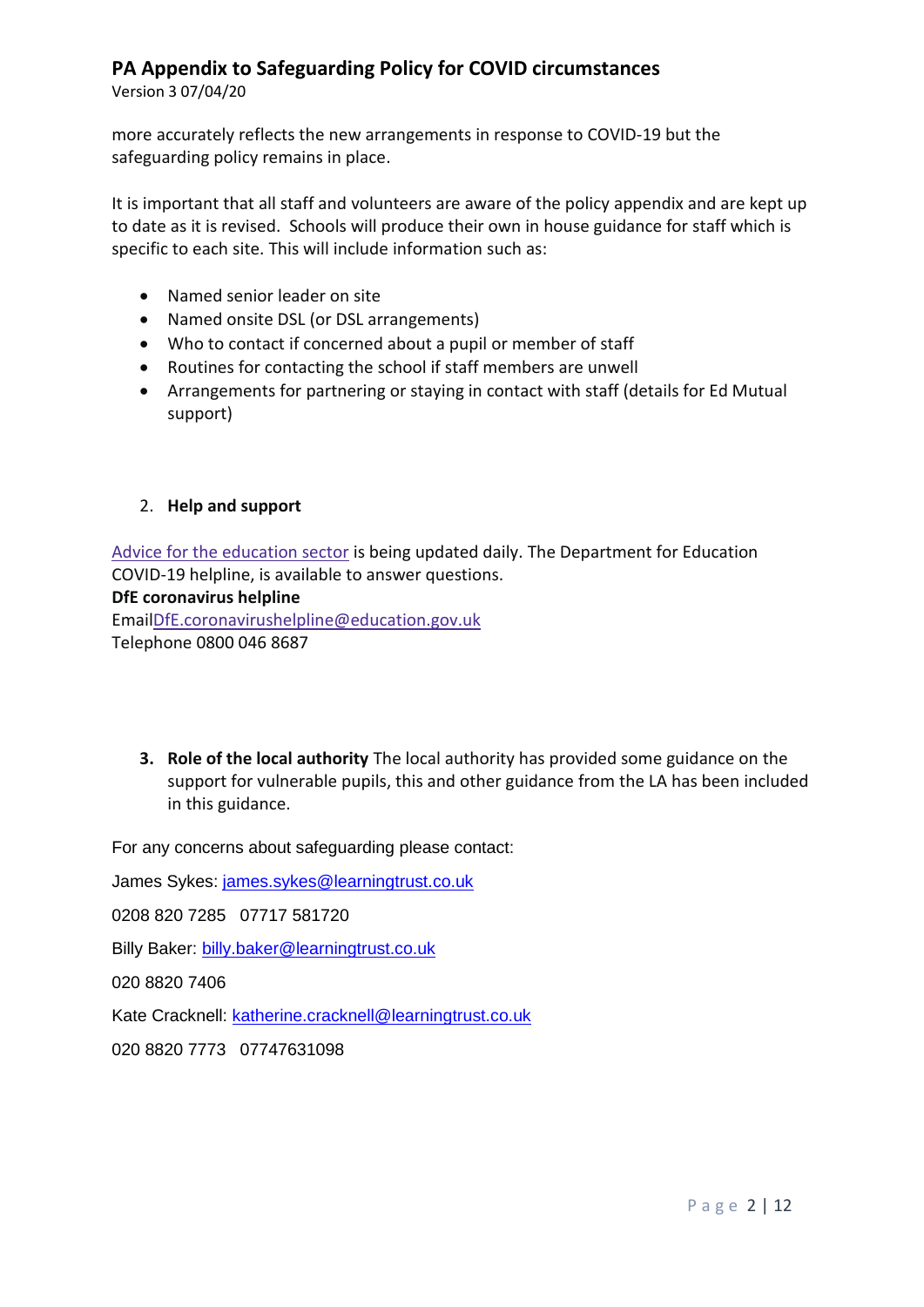Version 3 07/04/20

## **4. Safeguarding in schools and clusters**

Some schools in the Federation are considering clustering. Where this is being planned, schools should take account of the following:

- 1. All schools should be following the social distancing guidance from the DfE [https://www.gov.uk/government/publications/coronavirus-covid-19-implementing-social](https://www.gov.uk/government/publications/coronavirus-covid-19-implementing-social-distancing-in-education-and-childcare-settings/coronavirus-covid-19-implementing-social-distancing-in-education-and-childcare-settings)[distancing-in-education-and-childcare-settings/coronavirus-covid-19-implementing-social](https://www.gov.uk/government/publications/coronavirus-covid-19-implementing-social-distancing-in-education-and-childcare-settings/coronavirus-covid-19-implementing-social-distancing-in-education-and-childcare-settings)[distancing-in-education-and-childcare-settings](https://www.gov.uk/government/publications/coronavirus-covid-19-implementing-social-distancing-in-education-and-childcare-settings/coronavirus-covid-19-implementing-social-distancing-in-education-and-childcare-settings) . This details some of the expectations for handwashing, cleansing surfaces etc. Schools planning clustering will also need to consider how to share school based expectations around sharing equipment etc.
- 2. Schools should evaluate whether the clustering arrangements will encourage or require children and families to travel long distances or use public transport. It may not be appropriate to do so.
- 3. The principles in Keeping children safe in [education](https://www.gov.uk/government/publications/keeping-children-safe-in-education--2) (KCSIE) and this guidance continue to apply in clustering arrangements. In particular, the school that is acting as the hub in the cluster should continue to provide a safe environment, keep children safe and ensure staff and volunteers have been appropriately checked and risk assessments carried out as required. Additional advice on clusters and safeguarding will be provided by the DfE in due course.
- 4. It is the responsibility of the Headteacher providing staff to a hub school to check all the requirements on the SCR are in place for any member of staff working on another site.
- 5. A senior leader must be on site and clearly identified as the Hub leader each day. They must be informed of any staff or volunteers requiring a risk assessment. The senior leader must be aware of who the DSL is for the day, either on site, or who is available by phone if the need arises.
- 6. If staff members move between schools, the senior leader on site at the receiving school should judge, on a case-by-case basis, the level of safeguarding induction required. In most cases, the existing workforce will already have received appropriate safeguarding training and all they will require is a copy of the receiving setting's child protection policy, confirmation of local processes and confirmation of DSL arrangements.
- 7. Whilst schools and colleges must continue to have appropriate regard to data protection and GDPR they do not prevent the sharing of information for the purposes of keeping children safe. Further advice about information sharing can be found at paragraphs 76-83 of KCSIE. In the case of any uncertainty this should be resolved to the Data Protection Officer, David Coy. Email [david.coy@london.anglican.org](mailto:david.coy@london.anglican.org) or Tel: 07903 506531
- 8. We have recommended that if pupils are attending a site that isn't their usual school, the school should require the parents to complete a registration form (provided by Venessa previously). This information and any other wellbeing/EHCP information should be provided to the hub school for pupils not normally on their site.
- 9. Clustering should be fixed once established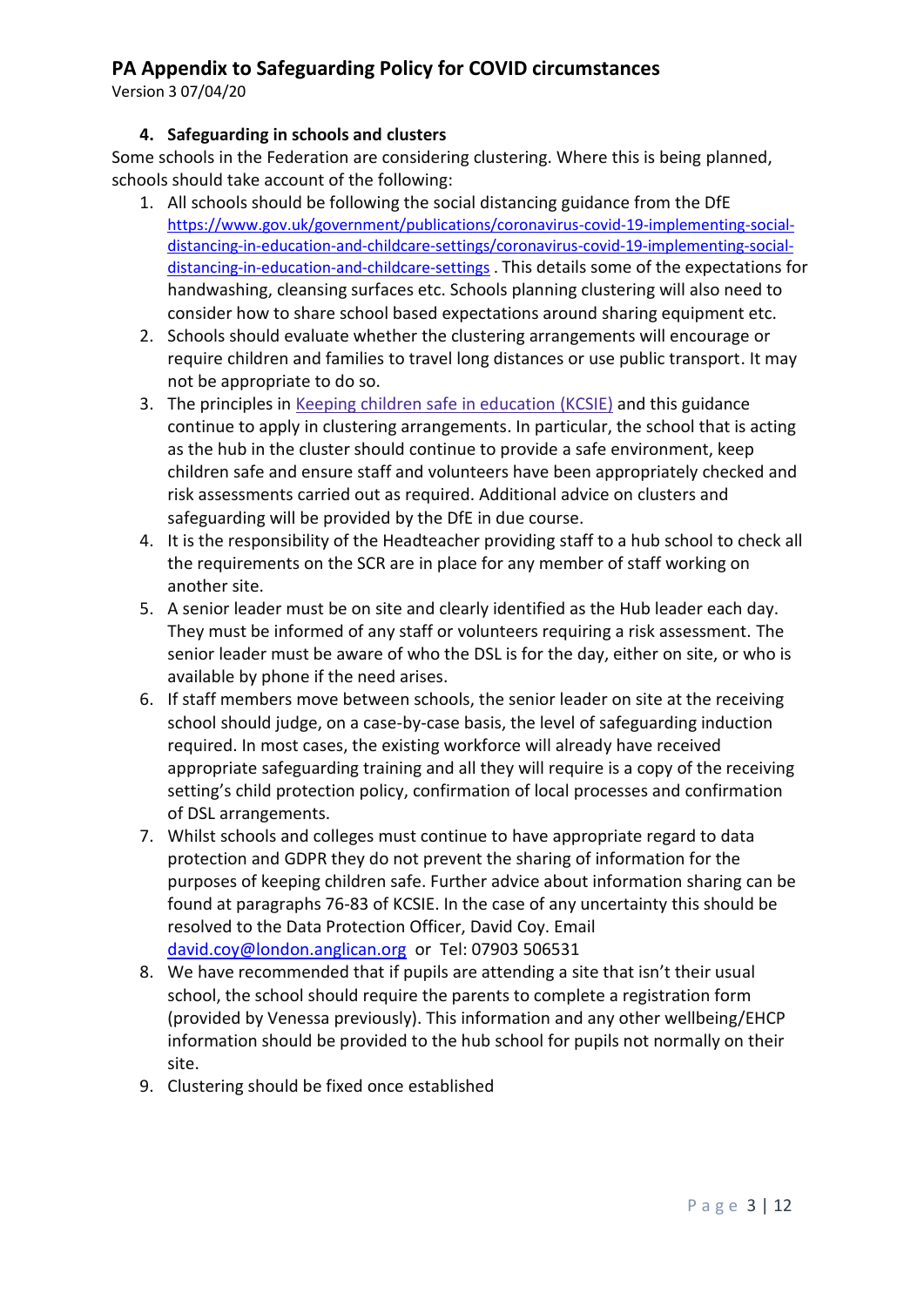Version 3 07/04/20

## **5. Designated safeguarding leads (DSLs)**

Wherever possible, a school providing care for children should have a trained DSL or deputy available on site.

Schools have had the opportunity to ensure staff can undertake the online DSL training provided through HLT. Therefore, there is a reasonable expectation that a DSL will be onsite in a school or school hub each day. The online safeguarding training can be found at the Safeguarding in Education page of the Hackney website, along with a range of resources:

<https://www.hackneyservicesforschools.co.uk/extranet/safeguarding-education>

To complete the assessment, staff should email James Sykes following completing the online training programme so the fact they have done this can be registered.

Where this is not possible, it is the responsibility of the Headteacher to identify a DSL from a Federation school who is contactable by phone to provide support if necessary.

If it not possible to arrange access to remote DSL support, a senior leader can take responsibility for this role. However, Headteachers should ensure senior leaders taking this responsibility have undertaken the DSL training (available in the Fed shared COVID folder) even if it is not possible for them to complete the assessment element. Whatever the arrangements, **all staff on site must know who to speak to if they are concerned about a pupil.** They must also know who to speak to if they **want to make a safeguarding allegation against a member of staff**. This should be the senior leader on site or the Headteacher responsible for the school site. Any allegations about a Headteacher should be raised with the Executive Principal or Chair of Governors according to the usual policy. Similarly, any safeguarding allegation concerning the Executive Principal should be raised with the Chair of Governors.

## **6. Vulnerable children**

Ensuring that vulnerable children remain protected is a top priority for the government. Guidance on vulnerable children can be found here guidance on [vulnerable](https://www.gov.uk/government/publications/coronavirus-covid-19-guidance-on-vulnerable-children-and-young-people/coronavirus-covid-19-guidance-on-vulnerable-children-and-young-people) children and young [people](https://www.gov.uk/government/publications/coronavirus-covid-19-guidance-on-vulnerable-children-and-young-people/coronavirus-covid-19-guidance-on-vulnerable-children-and-young-people)

Local authorities have the key day-to-day responsibility for delivery of children's social care. Social workers and VSHs will continue to work with vulnerable children in this difficult period and should support these children to access this provision.

## **Pupils attending emergency provision in schools**

Please see the processes for pupils who will be attending emergency provision in school. These processes have been provided by the Local Authority: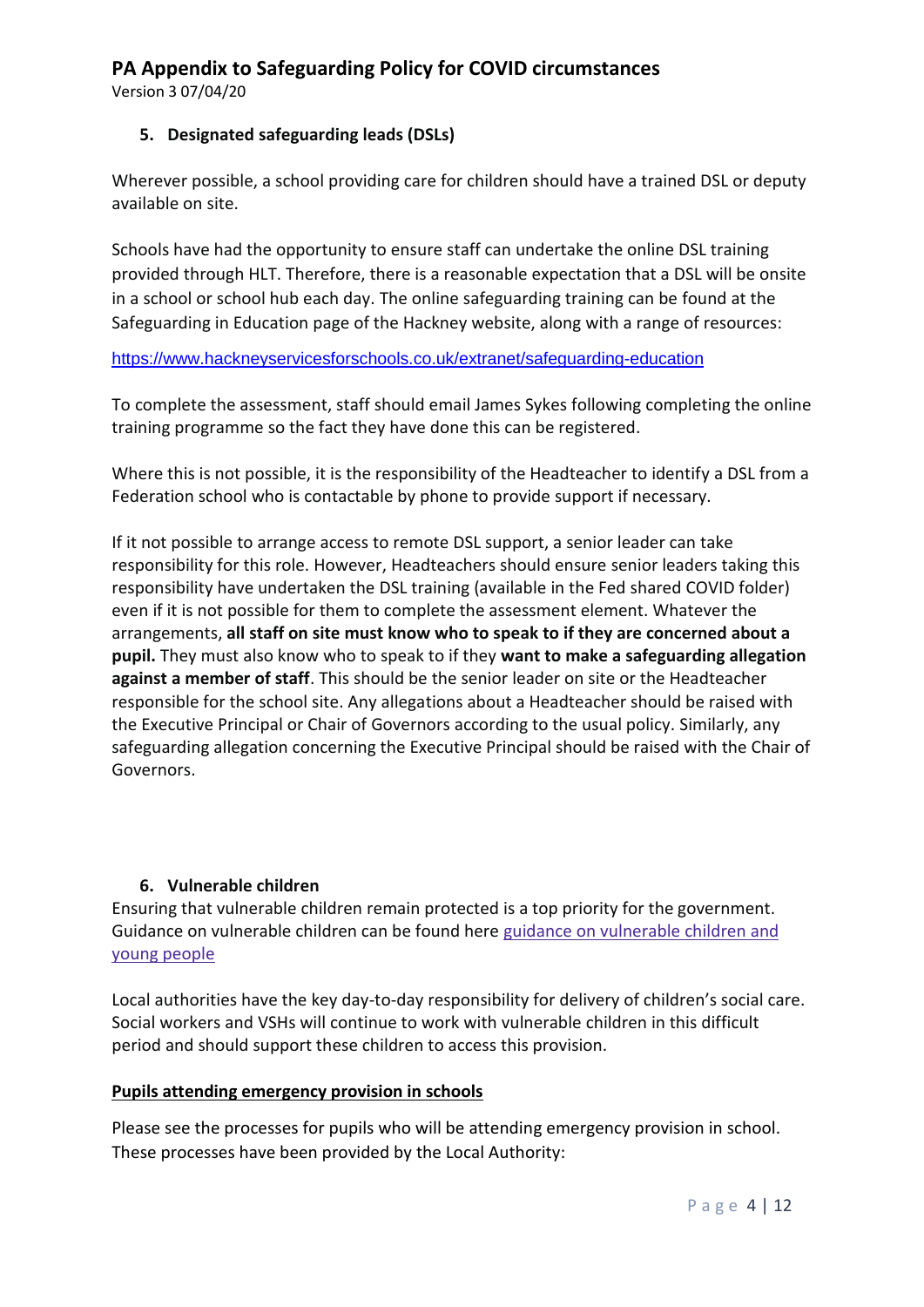Version 3 07/04/20

### **Child Protection (CP) and Child in Need (CIN) Plans**

For those children and young people on Child Protection (CP) and Child in Need (CIN) plans it is essential that DSLs inform Children and Families Services (CFS) and the named social worker about the school's arrangements.

If there are planned core group meetings schools should take advice from CFS as to whether these meetings will continue and attend if appropriate and in accordance with advice from government.

It is strongly recommended that schools update social workers every day as to whether pupils in receipt of a plan have attended school or not.

Please ensure you have contact numbers for the child's social worker, the social work manager and unit coordinator. Please **copy all three contacts** into any email communication.

#### **Other plans including EHCP**

Children and young people with Education Health and Care Plans may experience additional vulnerability if they cannot attend school.

Schools should liaise with appropriate professionals to ensure consistency of support, and ensure that all aspects of provision are in place.

Please contact the relevant personal in the SEND team for advice and support if you have concerns that cannot be met through school based planning.

For any concerns about this process please contact:

Francesca Cannarella: [francesca.cannerella@learningtrust.co.uk](mailto:francesca.cannerella@learningtrust.co.uk)

Tel: 020 8820 7323

#### **Children with a CP file in school but no social worker**

If you are concerned about a young person who has a CP file in school but a referral hasn't been previously made, or a referral has been made that did not meet threshold, and you now have increased concerns due to the child not being able to attend school please contact FAST to discuss.

Email: [fast@hackney.gov.uk](mailto:fast@hackney.gov.uk)

Tel: 020 8356 5500 Out of Hours: 020 8356 2710

#### **Looked After Children**

It is not an expectation that all Looked After Children should attend school. Decisions should be made with Foster Carers, Social Workers and the Virtual School according to individual need. For any concerns or queries please contact:

Nick Corker: nick.corker@hackney.gov.uk Tel: 07949212209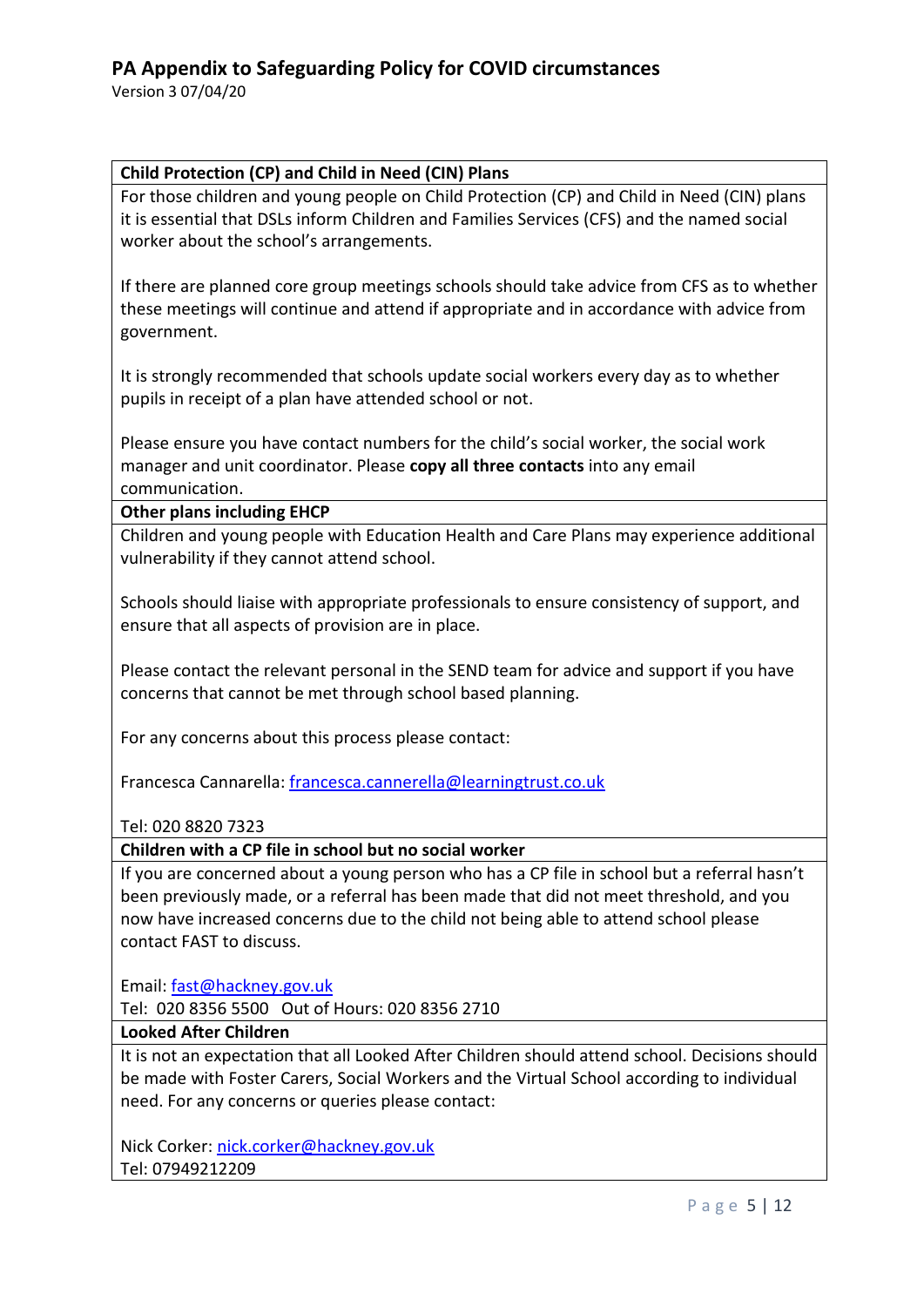Version 3 07/04/20

#### **Pupils not attending emergency provision in school**

Most vulnerable pupils will be attending emergency childcare provision in school, however some vulnerable pupils will not fall into the identified government categories. Schools will know the pupils that they are concerned about and will be keeping in touch with these families. We strongly recommend that this contact is at least twice a week, however we are aware that many that schools are doing this more frequently. Where possible this contact should be made directly with the pupil. We recommend that a record is kept of this contact.

We are aware that some pupils will become vulnerable during the period of time that schools are closed. We recommend that contact is made with all pupils at least once a week, however we are aware that many schools are doing this more frequently. Where possible this contact should be made directly with the pupil. We recommend that a record is kept of this contact.

### **First Access Screening Team (FAST)**

If you have concerns about the safety of a child, please contact FAST. Your referral will be processed in the usual way. The referral may involve some input from HLT if required, in order to ensure we provided a tailored rapid response.

Tel: 020 8356 5500

Out of Hours: 020 8356 2710

Email: [fast@hackney.gov.uk](mailto:fast@hackney.gov.uk) The referral form and more information can be found at:

#### <https://hackney.gov.uk/child-protection>

While we are aware that all services are under pressure, please do not hesitate to escalate if you believe services are not responding to urgent concerns. The following email addresses have been provided by the LA:

James Sykes: [james.sykes@learningtrust.co.uk](mailto:james.sykes@learningtrust.co.uk)

0208 820 7285 07717 581720

Billy Baker: [billy.baker@learningtrust.co.uk](mailto:billy.baker@learningtrust.co.uk)

020 8820 7406

Kate Cracknell: [katherine.cracknell@learningtrust.co.uk](mailto:katherine.cracknell@learningtrust.co.uk)

020 8820 7773 07747631098

Contact the Executive Principal for guidance is further escalation is required.

#### 7. **Home Visits –** are not recommended.

In the following exceptional circumstances, a home visit might be considered: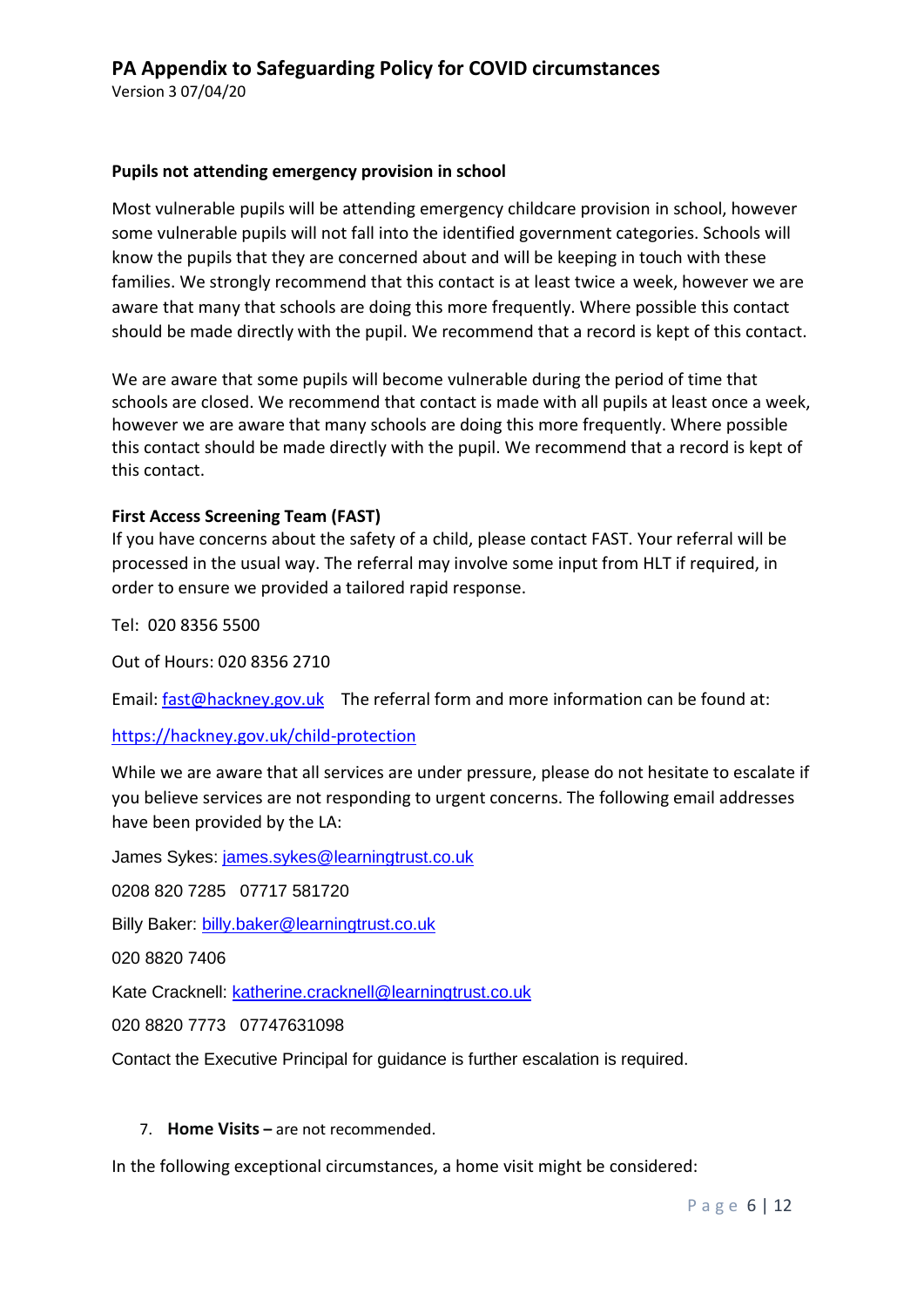Version 3 07/04/20

- To deliver a food parcel or package of work to a pupil unable to access online learning
- To contact a pupil the school has been unable to contact either online or on the phone for more than a week.

A home visit should only be undertaken with the permission of the Headteacher. In the absence of the Headteacher due to illness, permission should be sought from the Executive Principal.

- Under no circumstances should a member of staff carry out a home visit alone. Nor should a member of staff enter a home.
- A record of home visits must be kept
- If you have concerns following a home visit make a referral to the DSL
- Staff should observe social distancing between themselves and the pupil/family at all times

## **8. Attendance**

The DfE guidance states that Local authorities and schools do not need to complete their usual day-to-day attendance processes to follow up on non-attendance.

- As a Federation, we have agreed to register any children of key workers not normally attending the school (for example, the children of staff supporting the provision).
- We will follow up pupils who have not turned up to the provision if we are expecting them or if they have normally been attending. Contact will be made via phone call.
- It is helpful to set an expectation with families that pupils will be on site at the start of the provision (e.g. 9am). This will avoid calling families who are just late.

Schools and social workers should be agreeing with families whether children in need should be attending education provision – and the school should then follow up on any child that they were expecting to attend, who does not.

The department has introduced a daily online [attendance](https://www.gov.uk/government/publications/coronavirus-covid-19-attendance-recording-for-educational-settings) form to keep a record of children of critical workers and vulnerable children who are attending school. This allows for a record of attendance for safeguarding purposes and allows schools to provide accurate, up-to-date data to the department on the number of children taking up places.

## **9. Peer on Peer Abuse**

We recognise that during the closure a revised process may be required for managing any report of peer on peer abuse and supporting victims. Where we receive a report of peer on peer abuse, we will follow the principles as set out in part 5 of KCSIE, 2019 and of those outlined within our Safeguarding and Child Protection Policy. We will listen and work with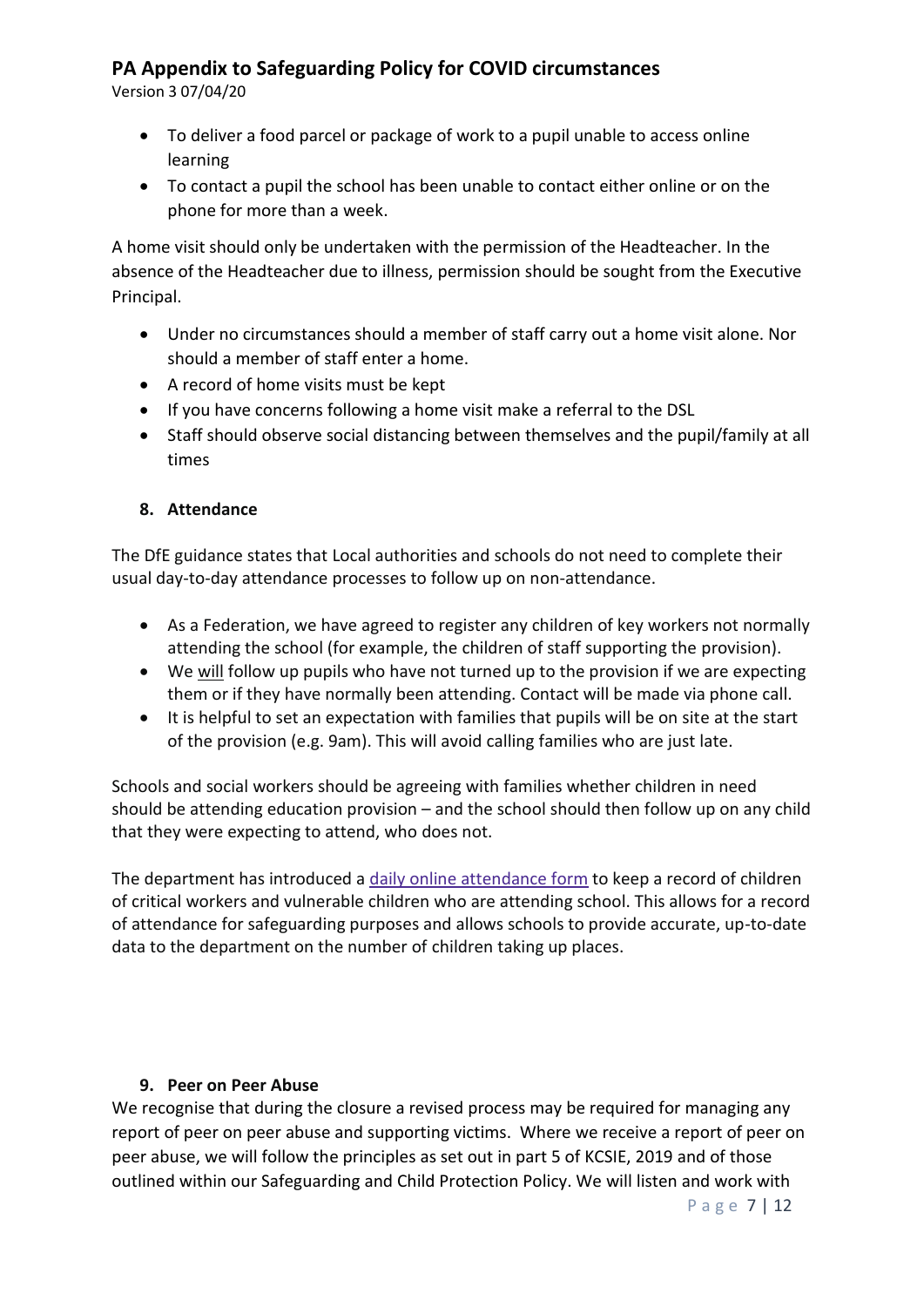Version 3 07/04/20

children and young people, parents/carers and multi-agency partners to ensure the safety and security of the child/young person concerned. All concerns and actions will be recorded in line with our normal safeguarding processes and appropriate referrals made.

## **10. Staff training and safeguarding induction**

- All staff must have read part 1 of KCSIE. Any volunteers or supply staff on site should read KSIE part 1 and sign confirming they have done so.
- Leaders will need to ensure staff are aware of any new local arrangements so they know what to do if they are worried about a child. In Federation schools, we expect concerns to be raised to the DSL, remote DSL or senior leader on site using the schools normal reporting processes.

## **11. Safer recruitment/volunteers and movement of staff**

It remains essential that people who are unsuitable are not allowed to enter the children's workforce or gain access to children. If schools are recruiting new staff, they should continue to follow the relevant safer recruitment processes for their setting, including, as appropriate, relevant sections in part 3 of KCSIE. In response to COVID-19, the Disclosure and Barring Service (DBS) has made changes to its [guidance](https://www.gov.uk/government/news/covid-19-changes-to-standard-and-enhanced-id-checking-guidelines) on standard and [enhanced](https://www.gov.uk/government/news/covid-19-changes-to-standard-and-enhanced-id-checking-guidelines) DBS ID checking to minimise the need for face-to-face contact.

Where schools are utilising volunteers, they should continue to follow the checking and risk assessment process as set out in paragraphs 167 to 172 of KCSIE. Under no circumstances should a volunteer who has not been checked be left unsupervised or allowed to work in regulated activity.

Schools must continue to follow their legal duty to refer to the DBS anyone who has harmed or poses a risk of harm to a child or vulnerable adult. Full details can be found at paragraph 163 of KCSIE.

Schools should continue to consider and make referrals to the Teaching Regulation Agency (TRA) as per paragraph 166 of KCSIE and the TRA's 'Teacher [misconduct](https://www.gov.uk/guidance/teacher-misconduct-referring-a-case) advice for making a [referral.](https://www.gov.uk/guidance/teacher-misconduct-referring-a-case) During the COVID-19 period all referrals should be made by emailing [Misconduct.Teacher@education.gov.uk.](mailto:Misconduct.Teacher@education.gov.uk) All referrals received by the TRA will continue to be considered. Where referrals on serious safeguarding matters are received and it is deemed that there is a public interest in doing so consideration will be given as to whether an interim prohibition order (IPO) should be put in place. The TRA will continue to progress all cases but will not schedule any hearings at the current time.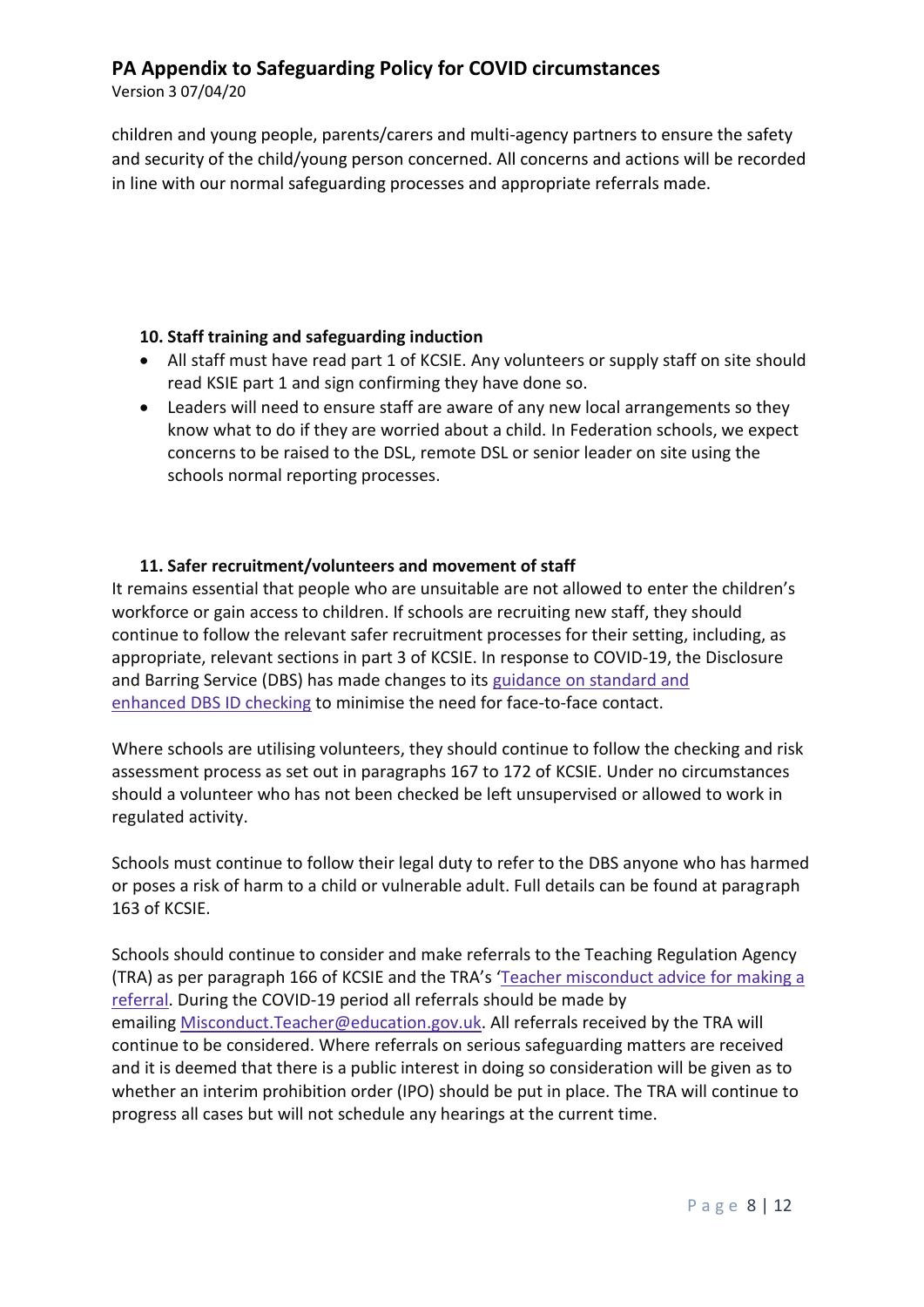Version 3 07/04/20

## **12. Mental health**

Negative experiences and distressing life events, such as the current circumstances, can affect the mental health of pupils and their parents. Teachers should be aware of this in setting expectations of pupils' work where they are at home. The department is providing separate guidance on providing education remotely.

Support is available for staff through Education Mutual. For any staff wanting to access counselling or physio, they can visit [www.educationmutual.co.uk](http://www.educationmutual.co.uk/) and hover over healthcare and click get help.

This brings up a form to fill out and submit. Within 24 hours the staff member will receive a short call to arrange a triage call, this is to go through options best available and suited to the individual. After this a recommendation will be put forward to the individual and sessions will be arranged local to them.

The DfE has issued guidance on mental health and [behaviour](https://www.gov.uk/government/publications/mental-health-and-behaviour-in-schools--2) in schools.

## **13. Online safety in schools**

It will be more important than ever that schools provide a safe environment, including online. Schools and colleges should continue to ensure that appropriate filters and monitoring systems (read guidance on what ["appropriate"](https://www.saferinternet.org.uk/advice-centre/teachers-and-school-staff/appropriate-filtering-and-monitoring) looks like) are in place to protect children when they are online on the school IT systems or recommended resources. We will ensure any use of online learning tools and systems is in line with privacy and data protection/GDPR requirements.

**Online teaching** should follow the same principles as set out in the school's code of conduct. All staff are made aware of the following considerations when delivering virtual lessons, especially where webcams are involved:

- No 1:1s, groups only
- No live streaming, lessons should be recorded so that if any issues were to arise, the video can be reviewed.
- Teaching to take place within normal school hours
- Staff must wear suitable clothing
- Any computers used should be in appropriate areas, for example, not in bedrooms.
- Language must be professional and appropriate.
- Staff must only use platforms provided by their school to communicate with pupils

#### **14. Children and online safety away from school**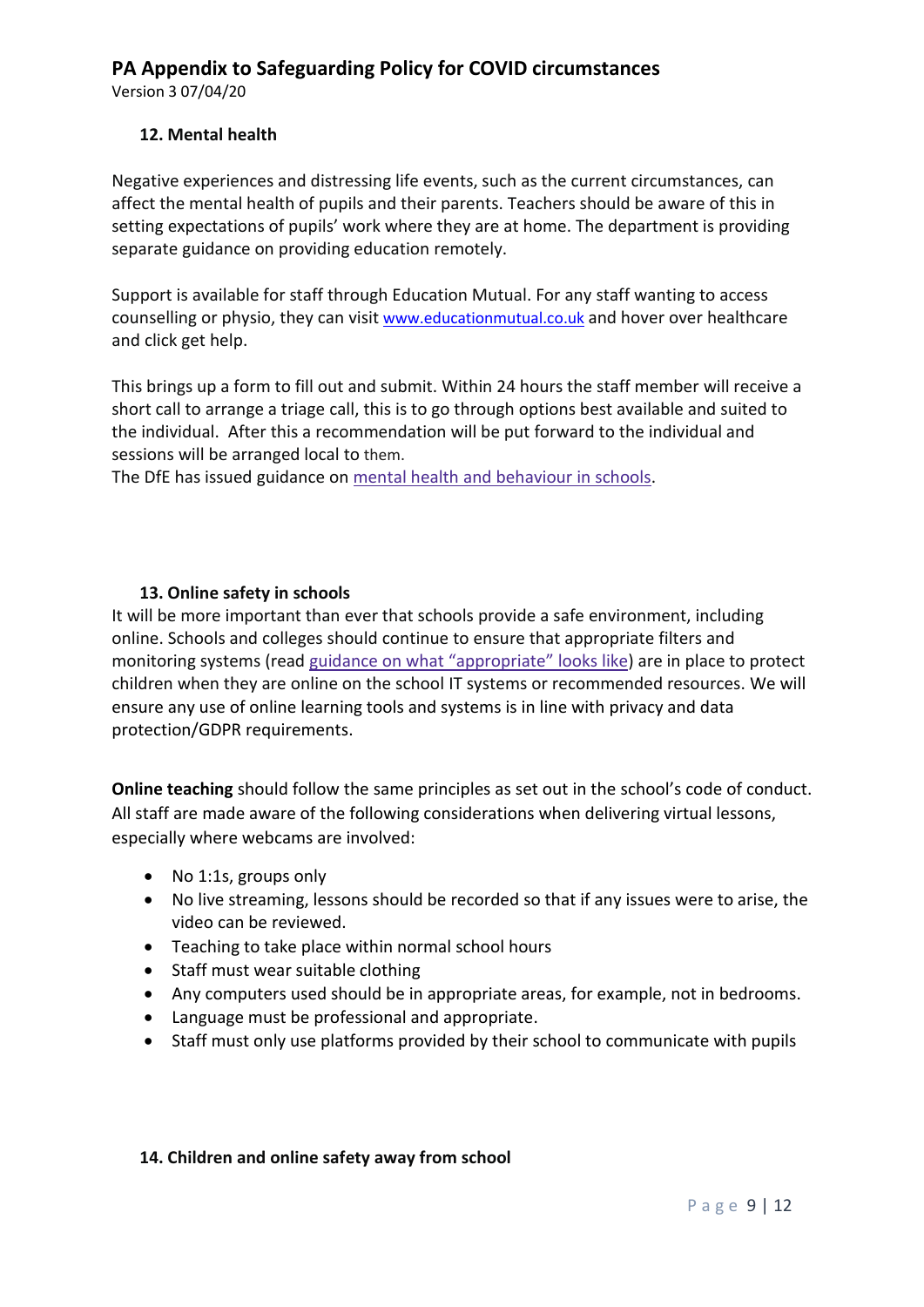Version 3 07/04/20

All schools should be doing what they reasonably can to keep all of their children safe. In most cases, the majority of children will not be physically attending the school or college. It is important that all staff who interact with children, including online, continue to look out for signs a child may be at risk. Any such concerns should be dealt with as per the child protection policy and where appropriate referrals should still be made to children's social care and as required the police.

As a Federation we agreed to provide briefings to pupils, parents and teachers about online safety. These should be refreshed regularly via online homework, school websites etc. An online safety and screen time advisory note, specific to the current situation, has been produced by The Key safeguarding centre. This is saved in the Covid folder on Fedshare and can be sent out to all parents.

The department is providing separate guidance on providing education remotely.

All schools should consider the safety of their children when they are asked to work online. The starting point for online teaching should be that the same principles as set out in the school's staff behaviour policy or code of conduct. Staff should also refer to the acceptable use of the internet policy

An essential part of the online planning process will be ensuring children who are being asked to work online have very clear reporting routes in place so they can raise any concerns whilst online. As part of the briefing given to pupils before schools closed, guidance was given about what a pupil should do if they were worried about themselves or someone in their household. This included the contact details for [Childline.](https://www.childline.org.uk/?utm_source=google&utm_medium=cpc&utm_campaign=UK_GO_S_B_BND_Grant_Childline_Information&utm_term=role_of_childline&gclsrc=aw.ds&&gclid=EAIaIQobChMIlfLRh-ez6AIVRrDtCh1N9QR2EAAYASAAEgLc-vD_BwE&gclsrc=aw.ds) This guidance should be revisited along with the online safety guidance as part of the learning programme being offered to pupils.

- UK Safer [Internet](https://reportharmfulcontent.com/) Centre to report and remove harmful online content
- [CEOP](https://www.ceop.police.uk/safety-centre/) for advice on making a report about online abuse

#### **15. Contact with Parents/Carers**

Schools are likely to be in regular contact with parents and carers. Those communications should be used to reinforce the importance of children being safe online. It will be especially important for parents and carers to be aware of what their children are being asked to do online, including the sites they will asked to access and be clear who from the school or college (if anyone) their child is going to be interacting with online.

In their communications with parents and carers, schools should emphasise the importance of securing online support from a reputable organisation/individual who can provide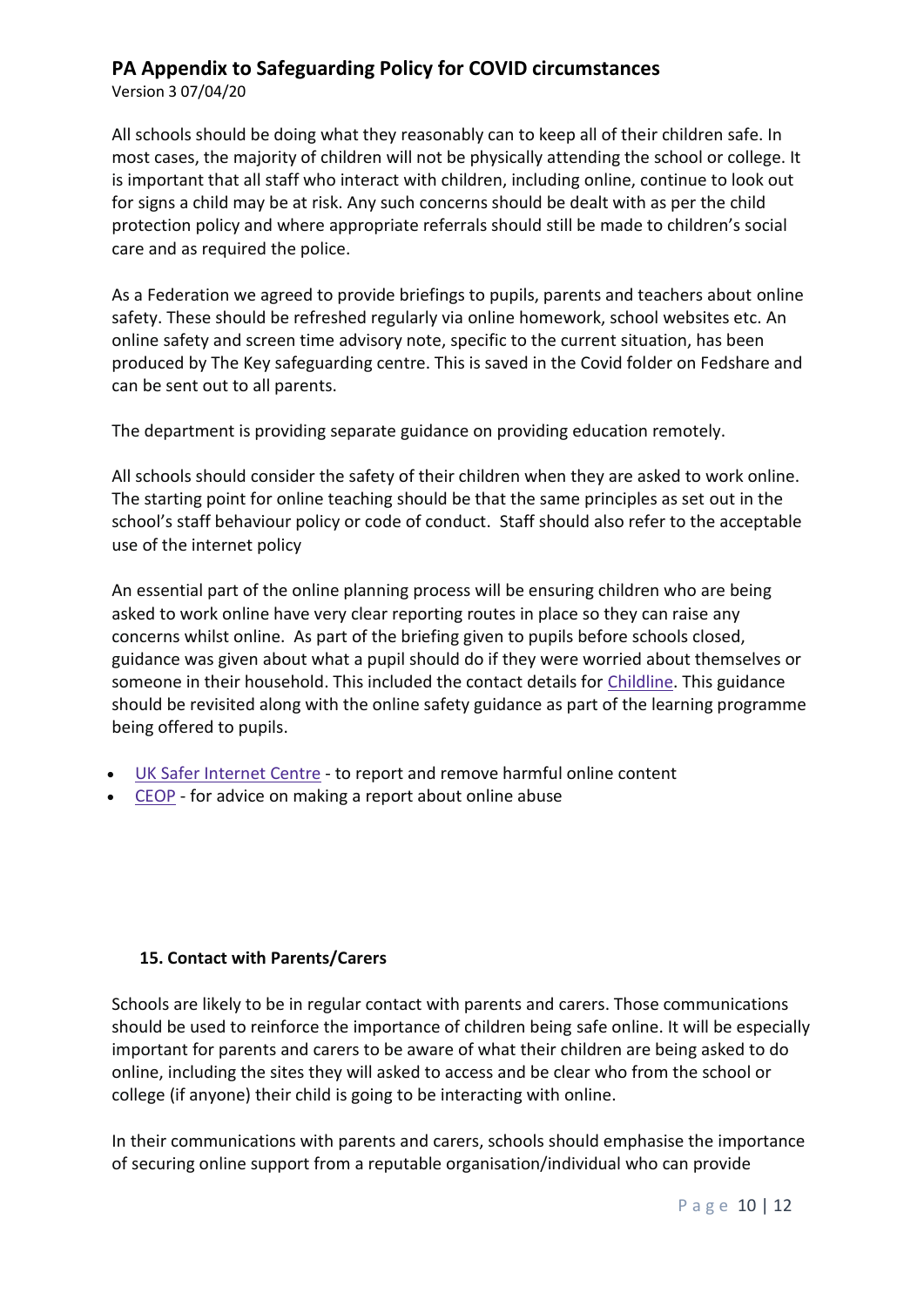Version 3 07/04/20

evidence that they are safe and can be trusted to have access to children. Support for parents and carers to keep their children safe online includes:

- [Internet](https://www.internetmatters.org/?gclid=EAIaIQobChMIktuA5LWK2wIVRYXVCh2afg2aEAAYASAAEgIJ5vD_BwE) matters for support for parents and carers to keep their children safe online
- London Grid for [Learning](http://www.lgfl.net/online-safety/) for support for parents and carers to keep their children safe online
- [Net-aware](https://www.net-aware.org.uk/) for support for parents and careers from the NSPCC
- [Parent](https://parentinfo.org/) info for support for parents and carers to keep their children safe online
- [Thinkuknow](http://www.thinkuknow.co.uk/) for advice from the National Crime Agency to stay safe online
- UK Safer [Internet](https://www.saferinternet.org.uk/advice-centre/parents-and-carers) Centre advice for parents and carers

#### **16. Key School Information**

| Exec Principal: Sian Davies, sdavies@primaryadvantage.hackney.sch.uk       |                                                 |
|----------------------------------------------------------------------------|-------------------------------------------------|
| Chair of Governors: John Clark jclark@primaryadvantage.hackney.sch.uk      |                                                 |
| Vice Chair of Governors: Hilary Ryan hryan@primaryadvantage.hackney.sch.uk |                                                 |
| St John & St James 0208 9852045                                            | <b>Holy Trinity 0207 254 1010</b>               |
| Headteacher: Jo Smith                                                      | <b>Acting Headteacher: Catherine Thomas</b>     |
| jsmith@johnjames.hackney.sch.uk                                            | cthomas@holytrinity.hackney.sch.uk              |
| <b>Trained DSLs:</b>                                                       | <b>Trained DSLs:</b>                            |
| Jo Smith jsmith@johnjames.hackney.sch.uk                                   | Angela Hunt ahunt@holytrinity.hackney.sch.uk    |
| Maisie Adamsdale                                                           | <b>Catherine Thomas</b>                         |
| madamsdale@johnjames.hackney.sch.uk                                        | cthomas@holytrinity.hackney.sch.uk              |
| Sharon Rees, srees@johnjames.hackney.sch.uk                                | Chloe Wilson cwilson@holytrinity.hackney.sch.uk |
| <b>SENDCO:</b> Maisie Adamsdale,                                           | <b>Hannah Williams</b>                          |
| madamsdale@johnjames.hackney.sch.uk                                        | hwilliams@holytrinity.hackney.sch.uk            |
|                                                                            | Philippa Hay phay@holytrinity.hackney.sch.uk    |
|                                                                            | Sarah Mather                                    |
|                                                                            | smather@primaryadvantage.hackney.sch.uk         |
|                                                                            | Sophie Lawes                                    |
|                                                                            | slawes@primaryadvantage.hackney.sch.uk          |
|                                                                            | <b>SENDCO</b> Angela Hunt                       |
|                                                                            | ahunt@holytrinity.hackney.sch.uk                |
| <b>St Matthias 0207 2541148</b>                                            | <b>Springfield 0208 8009007</b>                 |
| Headteacher: Lucy Blewett                                                  | Headteacher: Fiona Judge                        |
| Iblewett@st-matthias.hackney.sch.uk                                        | fjudge@springfield.hackney.sch.uk               |
| <b>Trained DSLs:</b>                                                       | <b>Trained DSLs:</b>                            |
| Lucy Blewett <b>blewett@st-</b>                                            | Fiona Judge fjudge@springfield.hackney.sch.uk   |
| matthias.hackney.sch.uk                                                    | Mel Lines mlines@springfield.hackney.sch.uk     |
| Kelly Durcan kdurcan@st-matthias.hackney.sch.uk                            | <b>SENDCO Mel Lines</b>                         |
| Alice Martin amartin@smatthias.hackney.sch.uk                              | mlines@springfield.hackney.sch.uk               |
| SENDCO Kelly Durcan kdurcan@st-                                            |                                                 |
| matthias.hackney.sch.uk                                                    |                                                 |
| St John the Baptist 0207 7394902                                           | <b>Morningside 0208 9855382</b>                 |